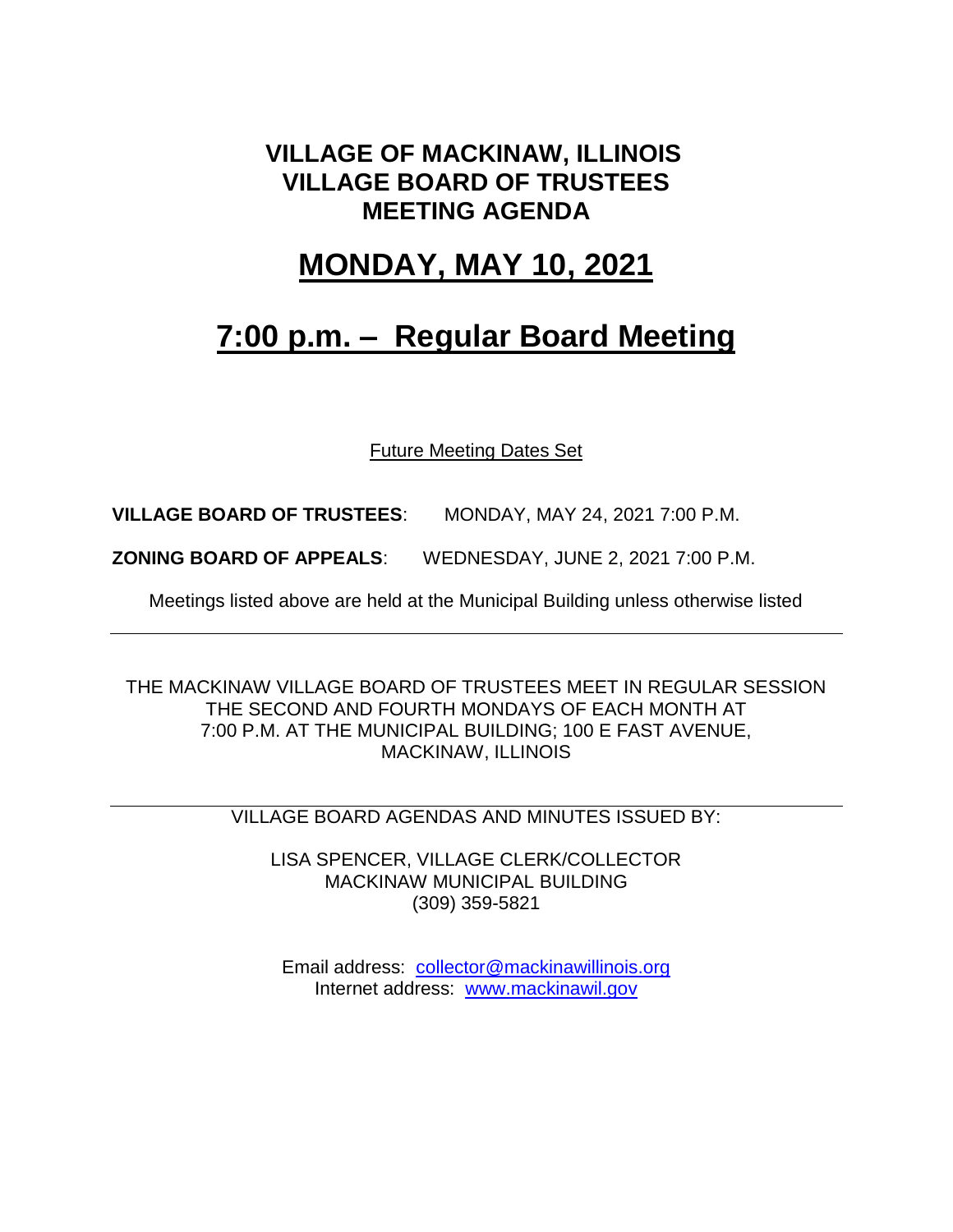**VILLAGE OF MACKINAW, ILLINOIS VILLAGE BOARD OF TRUSTEES MEETING AGENDA (Meeting will be held at Village Hall) 100 E Fast Ave Mackinaw IL 61755**

# **MONDAY – MAY 10, 2021 7:00 P.M.**

- **I. CALL TO ORDER BY TRUSTEE CAROLYN ELMORE**
	- **I. PLEDGE OF ALLEGIANCE**
	- **II. ROLL CALL**
	- **III. SWEARING IN OF NEWLY ELECTED VILLAGE PRESIDENT JOSH SCHMIDGALL**
	- **IV. SWEARING IN OF NEWLY ELECTED TRUSTEES JERRY PETERSON, CANDY HAYNES, AND TIM SEVERT**
	- **V. CONSENT AGENDA ITEMS** 
		- **1. Approval of April 26, 2021 regular meeting minutes**
		- **2. Approval of EMA department reports**
		- **3. Approval of Public Works department reports**
		- **4. Approval of Police department report**
		- **5. Approval of recurring disbursements**
		- **6. Approval of finance packet**
	- **VI. PUBLIC COMMENT**
		- **1. Randy Presswood regarding barking dogs in the 400 block of Main St.**
	- **VII. DEPARTMENT REPORTS** 
		- **1. EMA Coordinator's report**
		- **2. Police Chief's report**